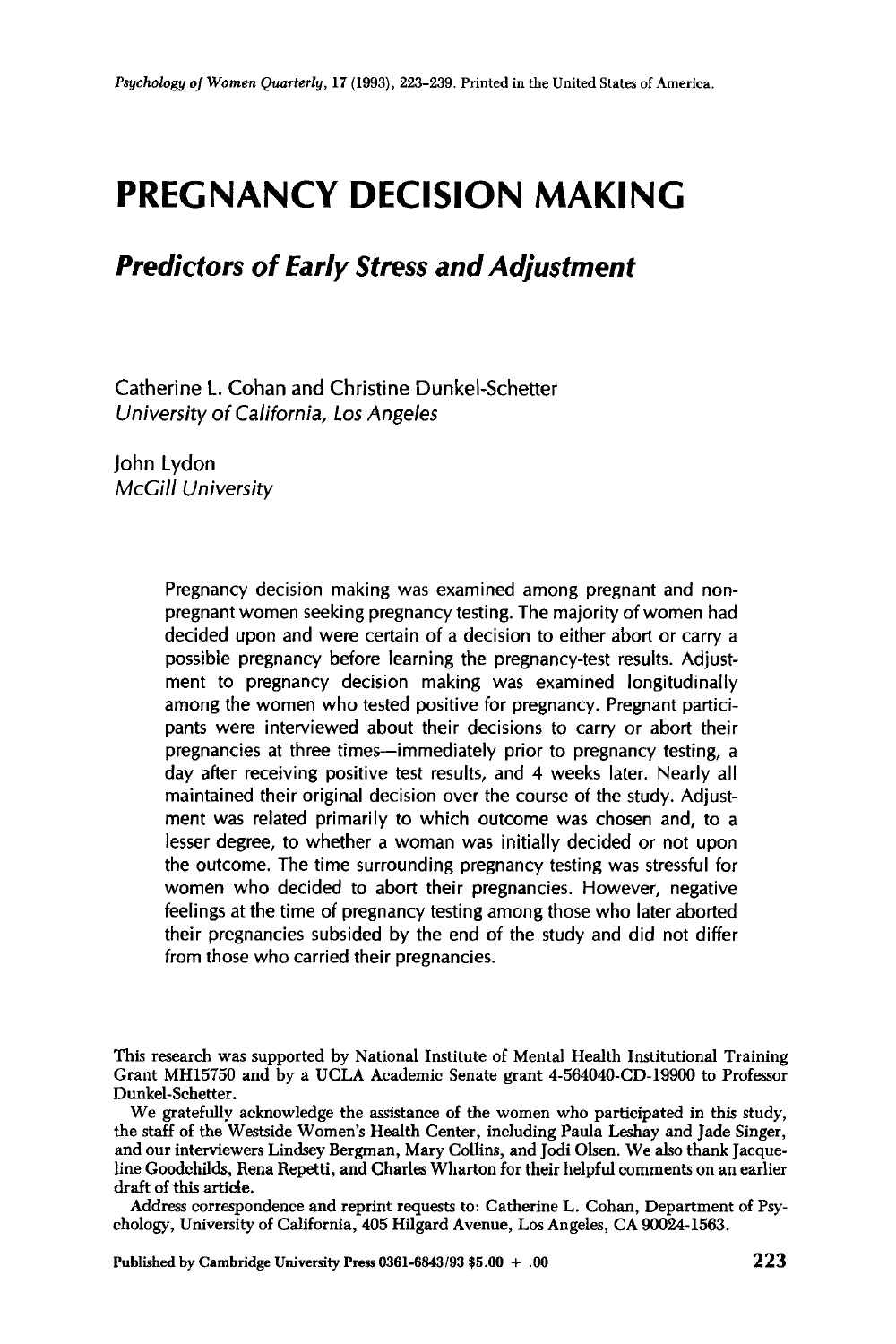During their lifetime, many women will experience an unplanned pregnancy and make a decision to carry or terminate the pregnancy. Nearly half of all pregnancies are unintended, resulting from the nonuse of or failed contraception (Jones, Forrest, Henshaw, Silverman, & Torres, 1988). About half of those pregnancies are aborted (Forrest, 1987; Westoff, 1988), for an annual total of approximately 1.5 million abortions in the United States (Henshaw, Koonin, & Smith, 1991). Therefore, over the life span, about one out of five women will have an abortion (Forrest, 1987). A woman's decision to continue or terminate an unintended pregnancy involves considerations such **as** one's age, pregnancy history, educational and occupational goals, financial resources, marital status, religious beliefs, and health problems (Torres & Forrest, 1988). Although pregnancy decision making occurs frequently, little research has focused on this process. Pregnancy decision making refers here to the decision to either abort or carry a normal pregnancy.

The focus of much research on abortion has been on women's emotional adjustment after carrying out a decision to carry or terminate a pregnancy (e.g., Adler, 1975; Osofsky & Osofsky, 1972) rather than the decisionmaking process per se. In contrast, Bracken, Klerman, and Bracken (1978) specifically examined the pregnancy decision-making process and reactions to it. They conducted a study of pregnancy decision making of primarily lower-income Black women who either decided to carry or to abort their pregnancies. Women were matched on race, welfare status, age, and parity. Information was gathered once via interview and questionnaire on either their first visit for prenatal care if they were going to carry the pregnancy or just before or within several days of an abortion. They asked women to make retrospective judgments about the pregnancy decisionmaking process. Over half of those who carried their pregnancies and a quarter of those who aborted made their decisions prior to any suspicion of pregnancy. Over three quarters of both the delivery and abortion groups made their decisions after 1-4 weeks of suspecting a pregnancy. The rest decided to abort or to carry their pregnancies after 4 weeks of suspecting a pregnancy. The abortion and delivery groups did not differ in their decisiveness. Sixty percent of both groups reported never changing their minds about the decision. Further, members of the abortion group reported greater difficulty making their decision and were less satisfied with their decision than were members of the delivery group. This research is useful in understanding pregnancy decision making; however, it is limited. Women were assessed only once and were asked retrospectively about their decisions, and the sample was not representative in terms of ethnicity of all women seeking abortions.

Pregnancy decision making may involve seeking out advice and emotional support from others. Possible sources of social support for pregnancy decisions include friends, partners, parents, and professionals (Lewis, 1980). Faria, Barrett, and Goodman (1985) reported that 72% of their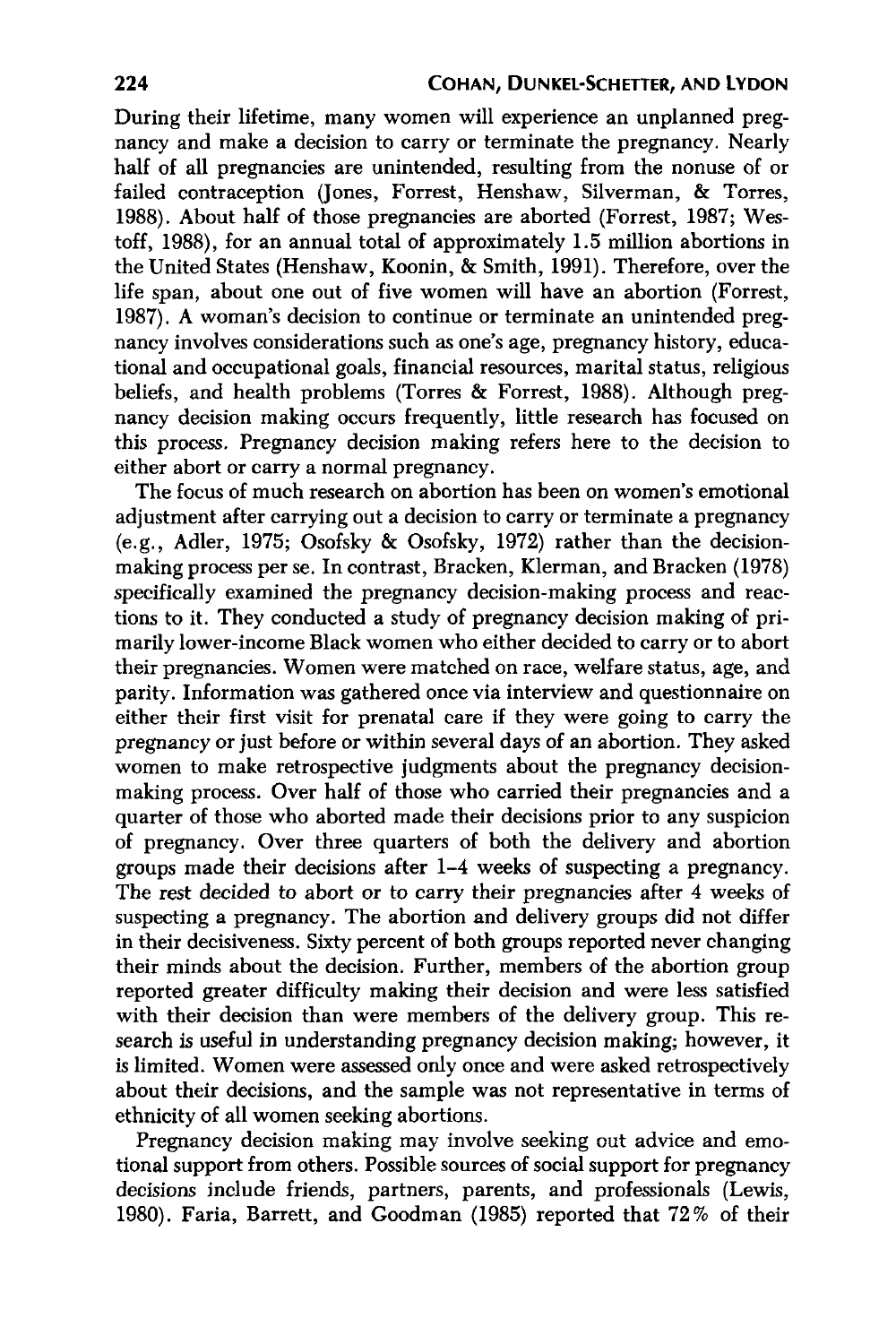sample of women seeking abortions sought help for deciding the outcome of their pregnancies. Further, Bracken et al. (1978) reported that although a large majority of women who either aborted or who carried a pregnancy discussed their pregnancies with at least one other person; those who carried were more likely to discuss the pregnancy with others.

There is accumulating evidence indicating that once the decision to abort a pregnancy is made, abortion is a relatively short-term stressor from which women recover quickly after the decision is carried out. Two recent reviews of the research examining women's adjustment to abortion (Adler et al., 1990; Dagg, 1991) cite consistent evidence that women may experience feelings of regret, sadness, or guilt prior to an abortion but that those feelings turn into feelings of happiness and relief after an abortion. Severe negative reactions after an abortion are relatively infrequent and tend to be related to preexisting emotional problems and not to the abortion itself (Adler et al., 1990; Dagg, 1991). However, some of the women who abort a pregnancy and who experience greater difficulty in making an abortion decision may experience negative reactions, such **as**  regret, anxiety, depression, and anger, 2-3 months after the abortion (Adler, 1975). According to Adler et al. (1990), limitations in much abortion research include a lack of preabortion data, a very short follow-up period of often a few hours or days after an abortion, reliance on volunteer samples that may underrepresent the stress involved with abortion, and a lack of an appropriate comparison group of women matched on "wantedness" of the pregnancy.

Much abortion research has focused on adjustment **as** a function of how women resolve pregnancy decision making, that is, whether they abort or carry a pregnancy. Little attention has been paid to how other aspects of pregnancy decision making, such **as** whether a woman is initially decided on an outcome at the time of pregnancy testing, might also contribute to adjustment after the decision is carried out. Pregnancy is a life event that can be anticipated, and discrete ways of dealing with it can be contemplated. Prior to pregnancy, women can weigh the pros and cons of a particular decision. Deciding either to abort or to carry a pregnancy prior to its occurrence may be a form of anticipatory coping for when an actual pregnancy occurs. Anticipatory coping is defined **as** the stage in the coping process prior to the actual occurrence of a stressor when an individual prepares for this stressor under conditions of uncertainty (Folkman & Lazarus, 1985). During that time, an individual may anticipate problemsolving strategies, use cognitive coping strategies such **as** denial, worrying, or rationalization, and/or mentally rehearse behavioral responses to the stressful situation (Rosenstiel & Roth, 1981).

Resolving how to deal with a pregnancy before confirming that one has occurred may help adjustment during and after pregnancy decision making, especially when abortion is chosen. Those who are undecided about the outcome of a pregnancy prior to its occurrence must cope with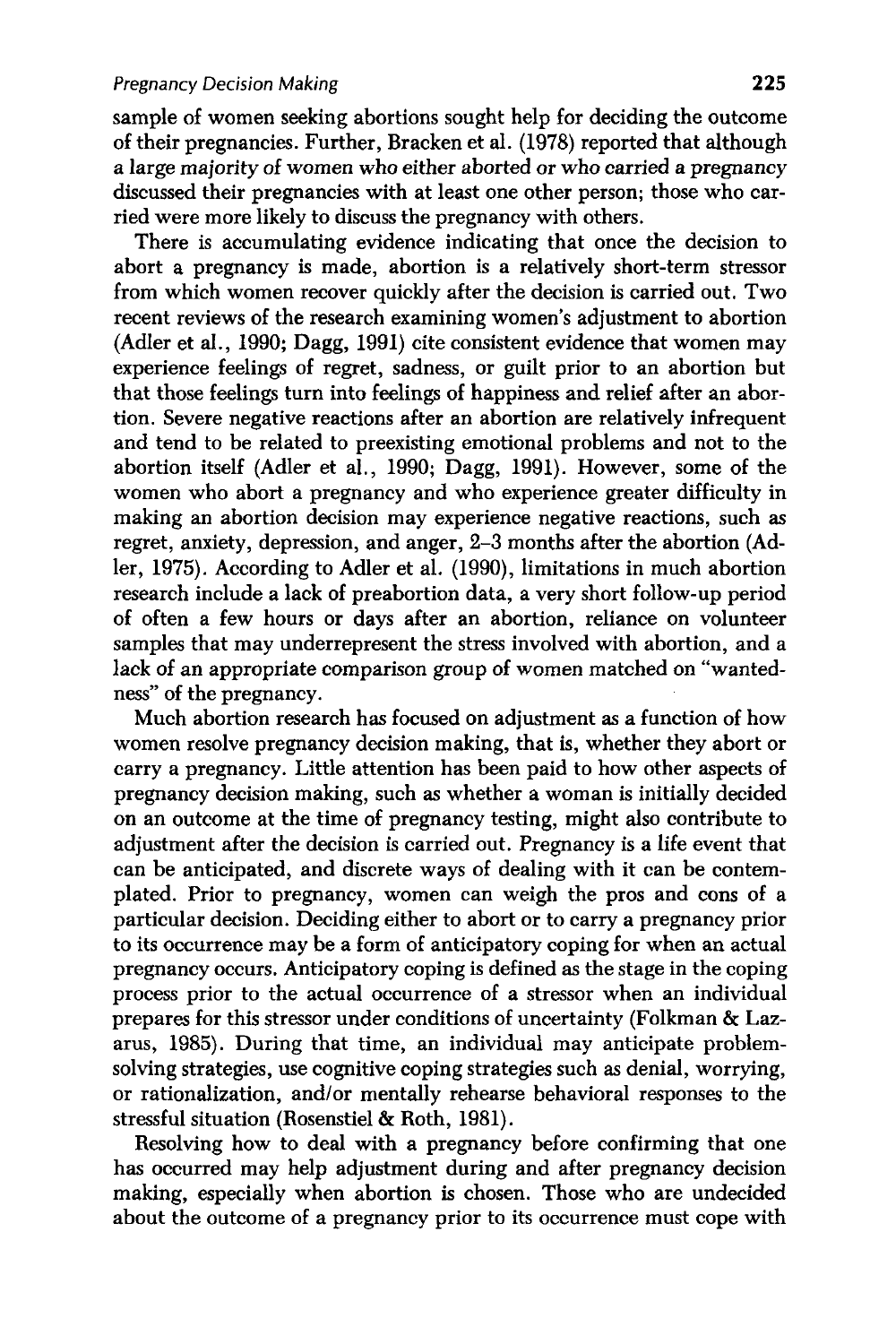both making and carrying out a decision to act, whereas women who are decided must primarily cope with carrying out their decision. Deciding upon a course of action before a pregnancy occurs may facilitate adjustment because coping efforts may be initiated upon learning of the pregnancy rather than after a decisional period. In general, those who anticipate coping with a stressor may have a heightened sense of control, **as**  compared with those who have not mentally worked through a coping strategy, that may also aid adjustment **(S.** Thompson, **1981).** The anticipation of coping with aversive events has been related to lower arousal in laboratory subjects exposed to loud noises (P. Thompson, Dengerink, & George, **1987)** and to better adjustment among spinal-cord injury patients returning home from the hospital (Rosenstiel & Roth, **1981).** Having a prior mental plan may also reduce the need for social support when a stressor does occur.

The purpose of the present research was to broaden our understanding of adjustment to abortion by examining it in the context of an earlier period of pregnancy decision making and a later period of adjustment than those incorporated in past studies. The earlier period was the time immediately before pregnancy testing, and the later period was **1** month after pregnancy testing. The first goal was to describe pregnancy decision making among women based on responses gathered at the time of pregnancy testing and prior to carrying out any decision. We attempted to minimize reliance on retrospective judgments of pregnancy decision making by first interviewing women prior to the confirmation of a pregnancy. The second goal was to examine reactions to being pregnant and emotional adjustment up to **1** month after decision making **as** a function of two aspects of pregnancy decision making. Adjustment was examined both **as**  a function of whether a woman was decided or undecided about her pregnancy decision prior to pregnancy testing and **as** a function of the actual decision that was carried out. Adjustment was defined **as** stress surrounding pregnancy decision making, global emotional adjustment, and satisfaction with the decision.

We used a longitudinal design to investigate pregnancy decision making and adjustment to the decision to abort or to carry a pregnancy. This design was used to address some of the concerns of Adler et al. **(1990)**  about abortion research. Women who were sampled in a communitybased health clinic were interviewed up to three times about pregnancy decision making. The first interview occurred immediately prior to a pregnancy test. Those who were pregnant were **also** interviewed a second time within **24** hours after receiving a positive test result and a third time approximately 1 month following the test result.

Based on past research, we hypothesized that women who aborted their pregnancies would initially be more distressed at the time of pregnancy testing than those who eventually carried their pregnancies. We also ex-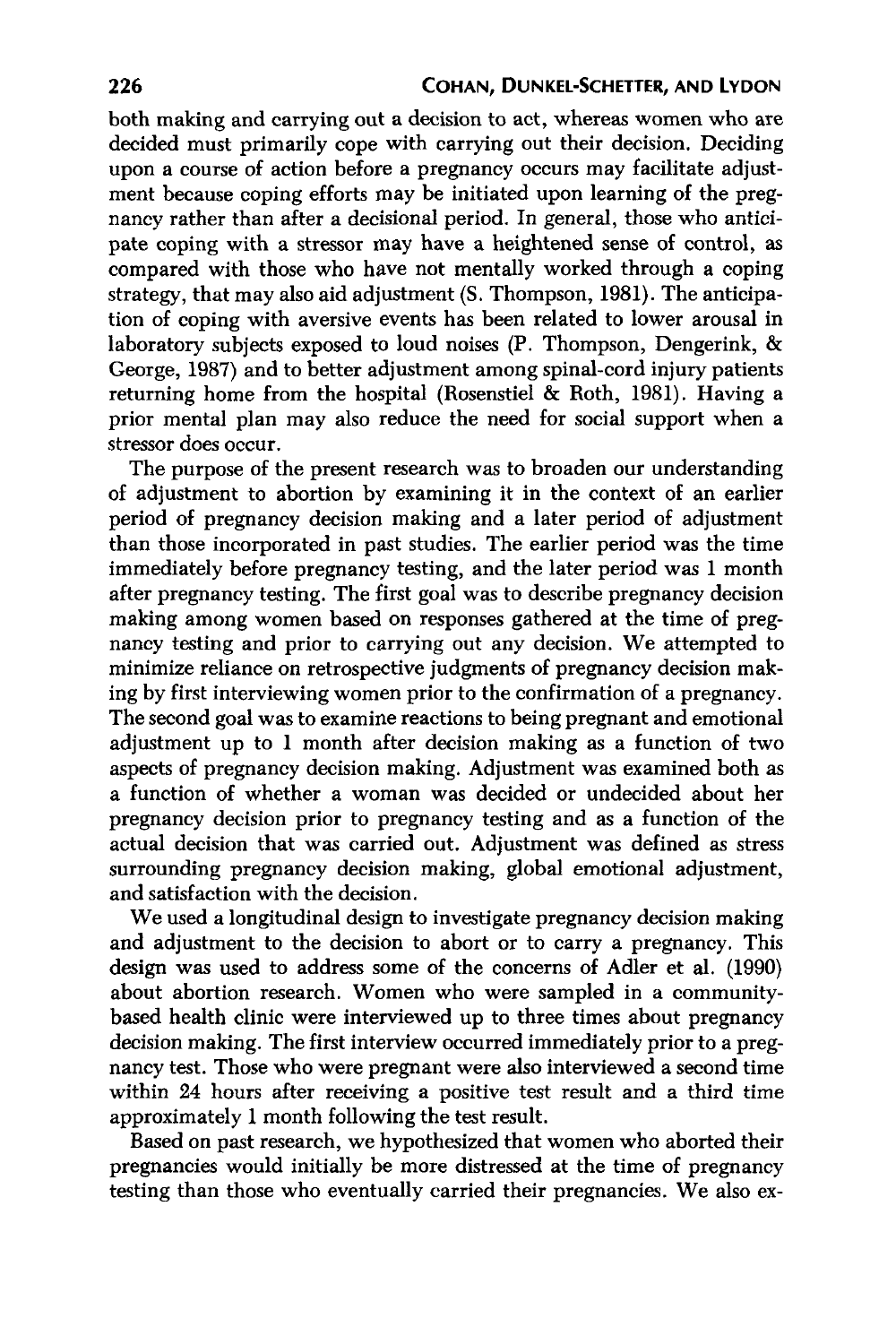pected that those who were undecided prior to pregnancy testing would be more distressed initially than those who were decided. Outcome measures were compared for three groups of women: (a) those who were initially undecided upon an outcome and who later aborted a pregnancy (undecided aborters), (b) those who were initially decided upon abortion and who later aborted (decided aborters), and (c) those who were initially decided upon carrying a pregnancy and who did so (decided carriers). Insufficient cell sizes precluded examining other possible groups.

We predicted that the women in the undecided-abortion group would experience greater distress prior to carrying out their decision than would those in the decided-abortion group, who would in turn experience more distress than the decided-carry group. All women who aborted their pregnancies were also expected to experience a decrease in negative feelings and an increase in positive feelings over time after an abortion, resulting in levels similar to those of women who carried their pregnancies. Further, women who carried their pregnancies were expected to seek out social support more frequently during the decision-making process than those who aborted or who were decided. Those seeking abortion may seek less social support because they perceive their social networks to be less supportive of that decision than the decision to carry a pregnancy (Bracken et al., 1978).

### **METHOD**

Participants

Women were sampled for the study when they sought a pregnancy test at a private women's health clinic in southern California that specialized in lowcost gynecologic and prenatal care. The requirements for participation were that the women be at least 18 years old and speak English fluently.

**A** total of 121 women seeking pregnancy testing were approached to participate in the study, and 98 agreed to do so (acceptance rate =  $81\%$ ). Reasons for not participating included too little time  $(n = 14)$ , family members were waiting  $(n = 4)$ , did not want to discuss a possible pregnancy  $(n = 4)$ , and concern about confidentiality  $(n = 1)$ .

Of the 98 women who agreed to participate, **44** were pregnant and **54**  were not pregnant. Of the **44** women who were pregnant, **11** were dropped from the analyses. Two participants had a miscarriage during the course of the study, one woman was still undecided about the outcome of her pregnancy at the final assessment, and eight were lost to follow-up because they voluntarily withdrew or could not be reached by telephone after Time 1 (attrition rate =  $18\%$ ). Therefore, the 87 women considered for **the** present study were the **54** who were not pregnant and completed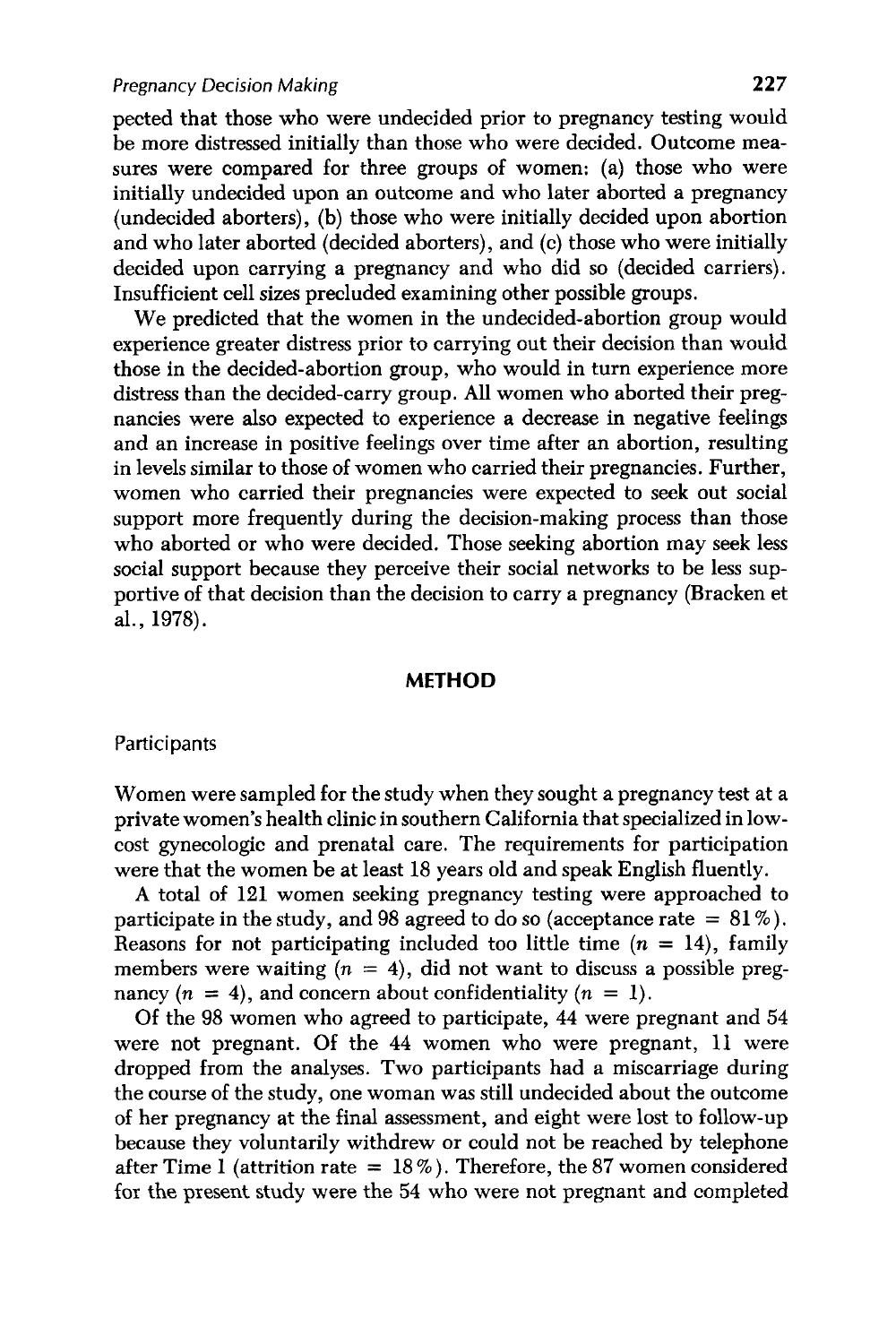the first interview and the **33** who were pregnant and completed all three interviews.

The **33** pregnant women who completed all times of measurement were compared with the **8** pregnant women who were lost to follow-up using t tests on Time 1 measures of negative mood  $(M = 2.43, SD = 0.89$  vs. M  $= 2.23$ ,  $SD = 0.84$ , positive mood  $(M = 2.01, SD = 1.19$  vs.  $M =$ 2.09,  $SD = 1.21$ , a composite measure of stress over the possibility of being pregnant  $(M = 3.20, SD = 1.41$  vs.  $M = 2.50, SD = 0.91$ , years of education  $(M = 13.64, SD = 2.28$  vs.  $M = 13.25, SD = 2.77$ , age  $M = 25.73$ ,  $\dot{SD} = 6.79$  vs.  $M = 22.75$ ,  $\dot{SD} = 5.50$ , and intendedness of the pregnancy  $(M = 1.42, SD = 1.06$  vs.  $M = 1.38, SD = 0.52$ . None of the *t* values were significant, thereby supporting the notion that attrition was not disproportionately related to any particular characteristics of those who withdrew.

The mean age of the women for this study was  $26.7$  years (range  $= 18$ -51 years,  $SD = 7.6$  years), and they had an average of 14 years of education (SD = **2.3** years). The sample was comprised of a slight majority of White women  $(63.2\% , n = 55)$ . The rest of the sample was Latino **(21.8%** , n = **19),** African American **(5.7%** , *n* = *5),* and Asian **(9.2%,** *<sup>n</sup>*  $= 8$ ). Most of these women were single and never married  $(66.7\%)$ ; the rest were married **(19.5%),** divorced **(9.2%),** separated **(2.3%),** or widowed **(2.3%).** Seventy-seven percent of the sample women had no children. Among those with children, the mode was one child (range  $= 1-5$ children). Nearly two thirds of the women in the study worked full or part time **(62.1%).** The other participants were unemployed **(17.2%)** or students **(16.1%)** or cared for children at home **(4.6%).** Pregnant and nonpregnant women were compared on these variables using  $t$  tests and chi-square tests. There were no differences between any of the groups.

Our sample of pregnant women is comparable to a national sample of **1.5** million **U.S.** women having abortions in a single year in terms of the proportion of White versus minority women, the distribution of women between the ages of **18** and **40,** and the proportion of married versus unmarried women. However, a greater proportion of our participants had never given birth before and had had no prior abortions (Henshaw et al., **1991).** 

#### Procedure

Women were recruited for the study when they approached a women's health clinic for pregnancy testing on a walk-in basis. Participation in the study was unrelated to the receipt of medical services. After agreeing to participate, each woman was fully informed of the nature of the study and was asked to sign a consent to participate. The first interview (Time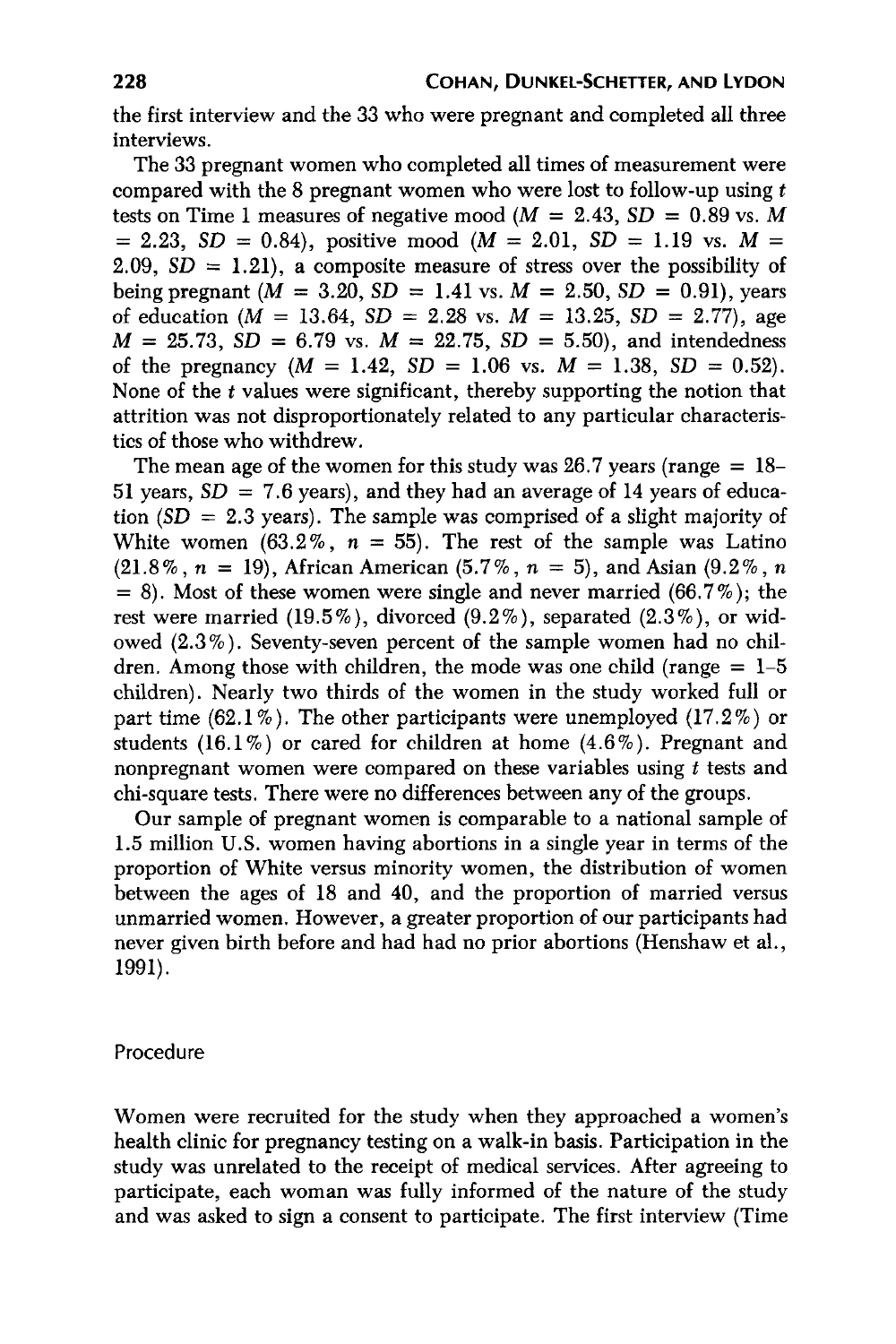1) took place at this point, prior to a pregnancy test. Those who agreed to participate completed an affect questionnaire and were interviewed using closed-ended questions for approximately 20-30 minutes about their thoughts, feelings, and behaviors regarding the possibility of being pregnant. Next, the women's urine samples were tested for pregnancy. Women were given the results either immediately in person or within a few hours by telephone. Those whose pregnancy tests were positive were interviewed two more times. The second interview (Time 2) took place approximately **24** hours after receiving their test results. This interview was conducted over the telephone and took approximately **20** minutes. The third interview (Time **3)** took place approximately **4** weeks after the second interview. This interview was also conducted over the telephone and lasted about 20 minutes. Those who were not pregnant did not receive any follow-up interviews after the first one. Interviews were conducted by doctoral students in psychology and medical anthropology trained in interview techniques.

#### **Measures**

*Characteristics of pregnancy decision making.* At Time **1,** women were asked questions about their decisions to abort or carry their pregnancies. No one in our sample indicated that she was going to deliver the baby and then give it up for adoption. Thus, reference to the pregnant participants who carried their pregnancies indicates women who decided to keep their babies.

Women were asked four single-item questions about pregnancy decision making. Prior to learning the results of their pregnancy test (Time l), women were asked two questions about the extent to which they intended their pregnancies and the extent to which they felt a choice about the outcome of the pregnancy was important, both rated on a 5-point scale from *not at all* (1) to *completely (5).* They were also asked whether they had already decided to carry or abort the pregnancy or if they were undecided about the outcome. If decided about the outcome, they were asked to rate how certain they were of the decision from *not at all* (1) to *completely (5).* 

Adjustment to pregnancy and pregnancy decision making. Among the pregnant women, adjustment to both pregnancy and making **a** decision about the outcome of a pregnancy was examined in four ways. These women were asked about the stress of making a decision about the outcome of their pregnancy, positive and negative affect, and satisfaction with their decisions.

For all pregnant women, a stress of pregnancy decision making index was computed by averaging the responses to two questions asked at Times **2** and **3** about the extent to which the pregnancy decision was conflictual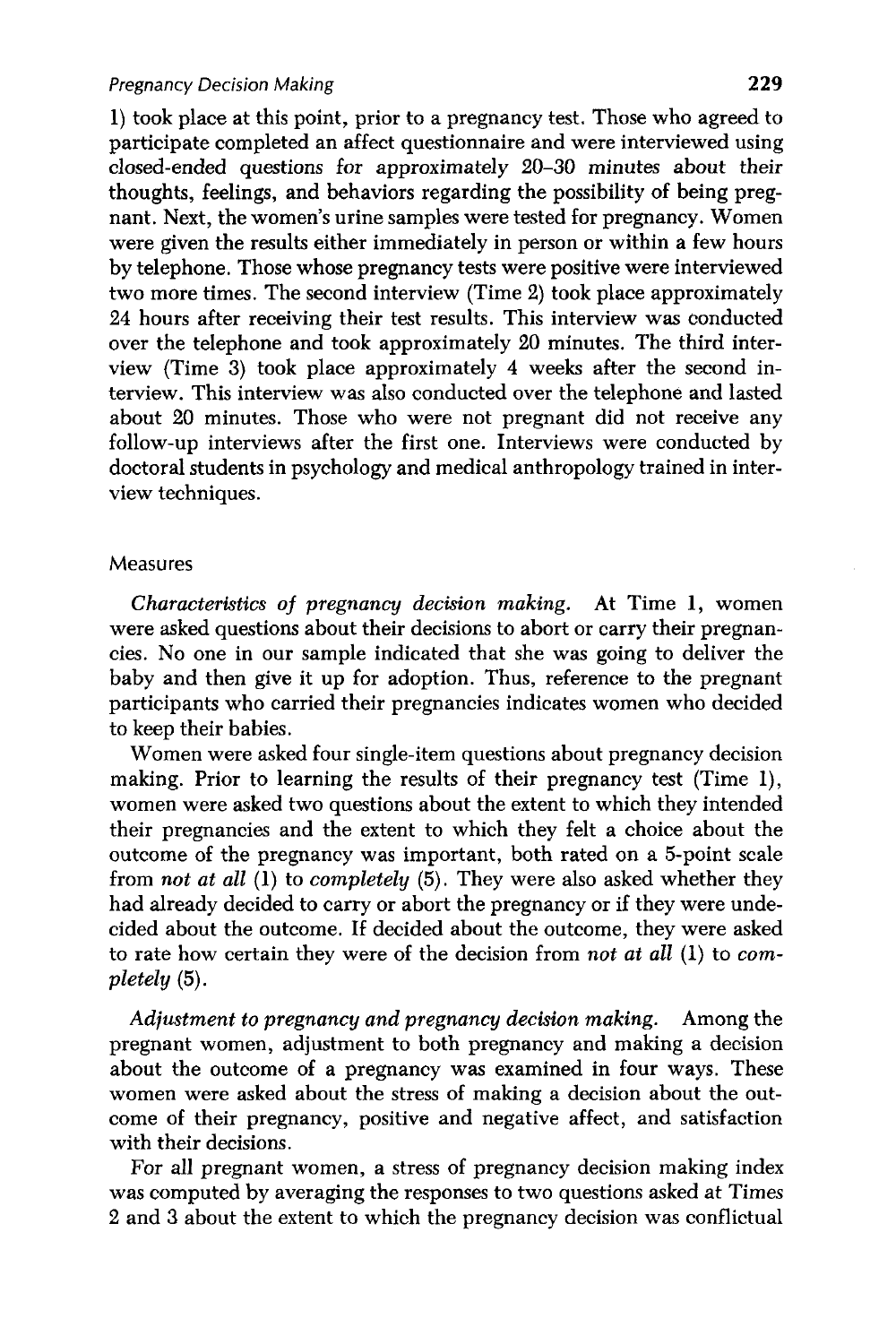and difficult; both questions were answered on a 5-point scale from *not at all* (1) to *extremely* (5)  $(r = .79)$ .

To measure positive and negative affect, a shortened version of the Affects Balance Scale (Derogatis, **1975)** was used. Participants were asked to rate each of a list of adjectives on a scale from *not at all* **(1)** to *extremely*  **(5)** at Times **1, 2,** and **3.** Negative affect was measured with **12** items tapping feelings of depression, anger, guilt, and hostility (alpha = .89). Positive affect was measured with four items tapping feelings of contentment and joy (alpha = **.94).** Correlations between positive and negative affect at Times **1,2,** and **3** were - **-42,** - **.50,** - **-57,** respectively.

At Time **3,** women were asked to what extent they were satisfied with their decision; answers were on a 5-point scale from *not at all* **(1)** to *extremely* (5).

Women were asked at Time **2** the extent to which they sought social support during the past week, including the six days prior to the pregnancy test and the one day following news of a positive pregnancy test, in regard to being pregnant. **A** measure of seeking social support was comprised of questions on the amount of informational support (three items) and emotional support that was sought (two items) (alpha =  $.79$ ). Examples included, "I asked women who have had similar experiences what they did" and "I talked to someone about how I felt." The items were borrowed from the COPE, a multidimensional coping inventory (Carver, Scheier, & Weintraub, 1989). Participants responded on a **4**  point scale from *not at all (0)* to *a great deal (3). Social support.* 

#### **RESULTS**

Descriptive Characteristics

Prior to pregnancy testing, the majority of women  $(81\% , n = 70)$  indicated that their pregnancies were unintended. The majority of women  $(78\% , n = 68)$  also reported that they had already decided about the outcome of their pregnancy at Time 1. At Time 1,  $34.5\%$   $(n = 30)$  of the women said they would carry the pregnancy,  $43.7\%$  ( $n = 38$ ) said they would abort the pregnancy, and  $21.8\%$  ( $n = 19$ ) were undecided.

Those who indicated at Time 1 (prior to pregnancy testing) that they were already decided about the outcome of the pregnancy were asked how certain they were of their decision. Eighty-eight percent indicated that they were highly certain of their decision **(4** or **5** on a 5-point scale), **10%** were moderately certain **(2** or **3** on a 5-point scale), and only **2%**  were not at all certain (1 on a 5-point scale). Virtually all of the women  $(95\%)$  felt that it was very important to have a choice about deciding the outcome of their pregnancies.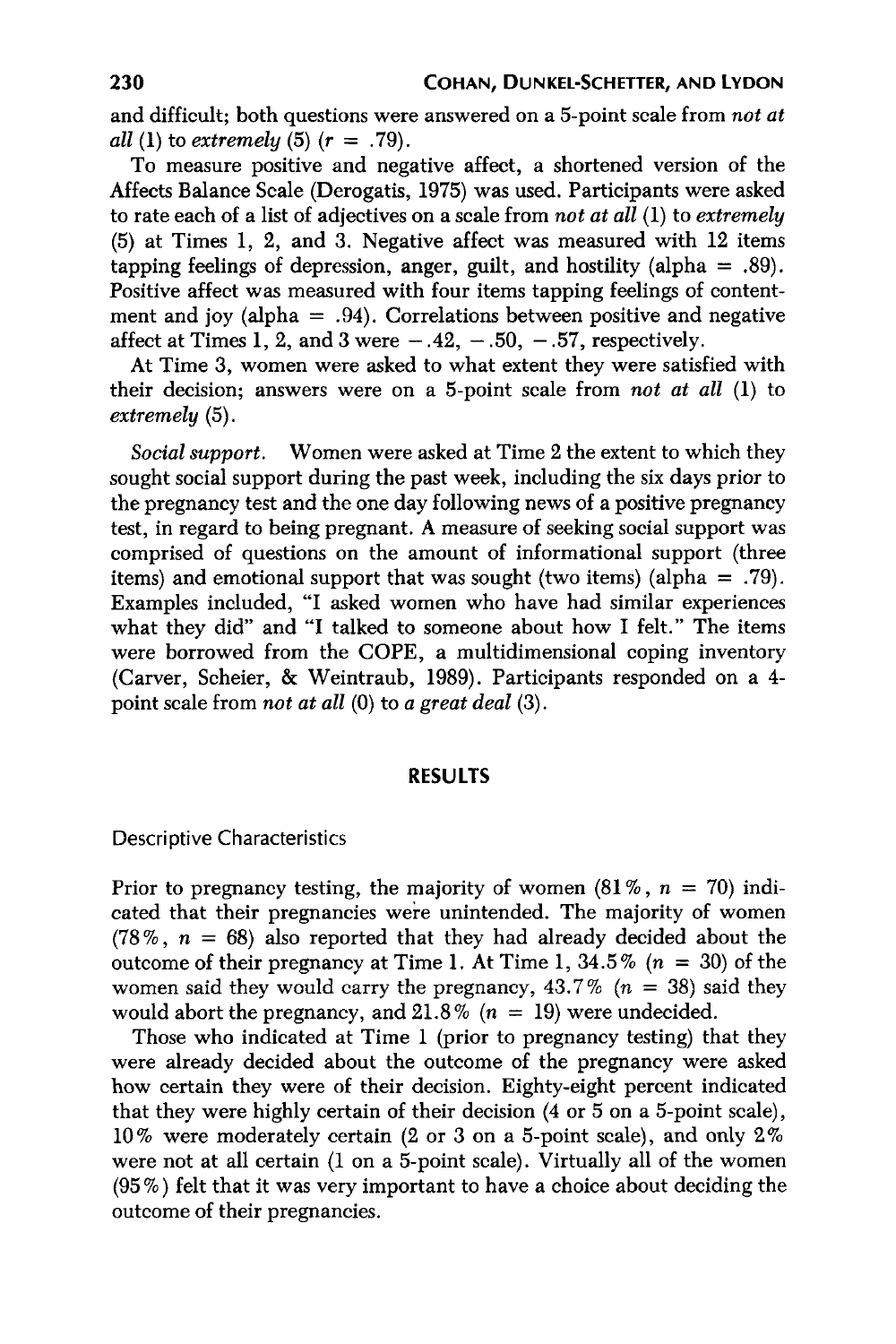|                                     | . .   | .                            |       |
|-------------------------------------|-------|------------------------------|-------|
| <i>Decision Status</i><br>at Time 1 |       | Pregnancy Decision at Time 3 |       |
|                                     | Abort | Carry                        | Total |
| Undecided                           | 6     |                              |       |
| Decided - Abort                     | 15    |                              | 16    |
| Decided - Carry                     |       | 10                           | 10    |
| Total                               |       | 12                           | 33    |

Table **1**  Initial and final pregnancy decisions among pregnant participants

Adjustment to Being Pregnant and Pregnancy Decision Making

The remaining analyses were based on the responses across all three times of measurement of women who were pregnant. Table 1 lists the pregnant participants' anticipated pregnancy decisions at Time 1 and the actual outcomes of the pregnancies at Time **3.** At Time 1, 10 women said they would carry the pregnancy, 16 said they would abort the pregnancy, and **7** were undecided. All of the women who responded that they were undecided about the outcome of the pregnancy at Time 1 were also still undecided at Time **2 (24** hours later). At Time **3,** 1 month after pregnancy testing, all 10 women who initially said they would carry the pregnancy were still planning on doing so. Of the 16 who originally decided to terminate the pregnancy, 15 had done so. One woman who initially said at Time **1** that she would terminate the pregnancy decided to carry the pregnancy by Time **3.** Of the seven women who were undecided about the outcome of their pregnancy at the outset, six decided to terminate the pregnancy and one decided to carry. All abortions were also completed by Time **3.** In sum, the majority of women maintained their original decisions to either carry or abort the pregnancies. The majority of women who were initially undecided about the pregnancy outcome decided to abort the pregnancy, and only one woman changed her mind about the outcome of her pregnancy.

To examine the impact of being initially decided or not on an outcome and the actual outcome of the pregnancy, the following analyses were based on three groups of women among those who were pregnant.' The three groups involved women who were initially undecided about the pregnancy decision and who later aborted their pregnancies (undecided aborters,  $n = 6$ ), women who initially decided upon abortion and who later aborted their pregnancies (decided aborters,  $n = 15$ ), and women who initially decided upon carrying the pregnancy and who also followed through on their initial choice (decided carriers,  $n = 10$ ). Two pregnant **participants** did **not** fit into these three categories. Therefore, the woman who was initially undecided and who later carried her pregnancy and the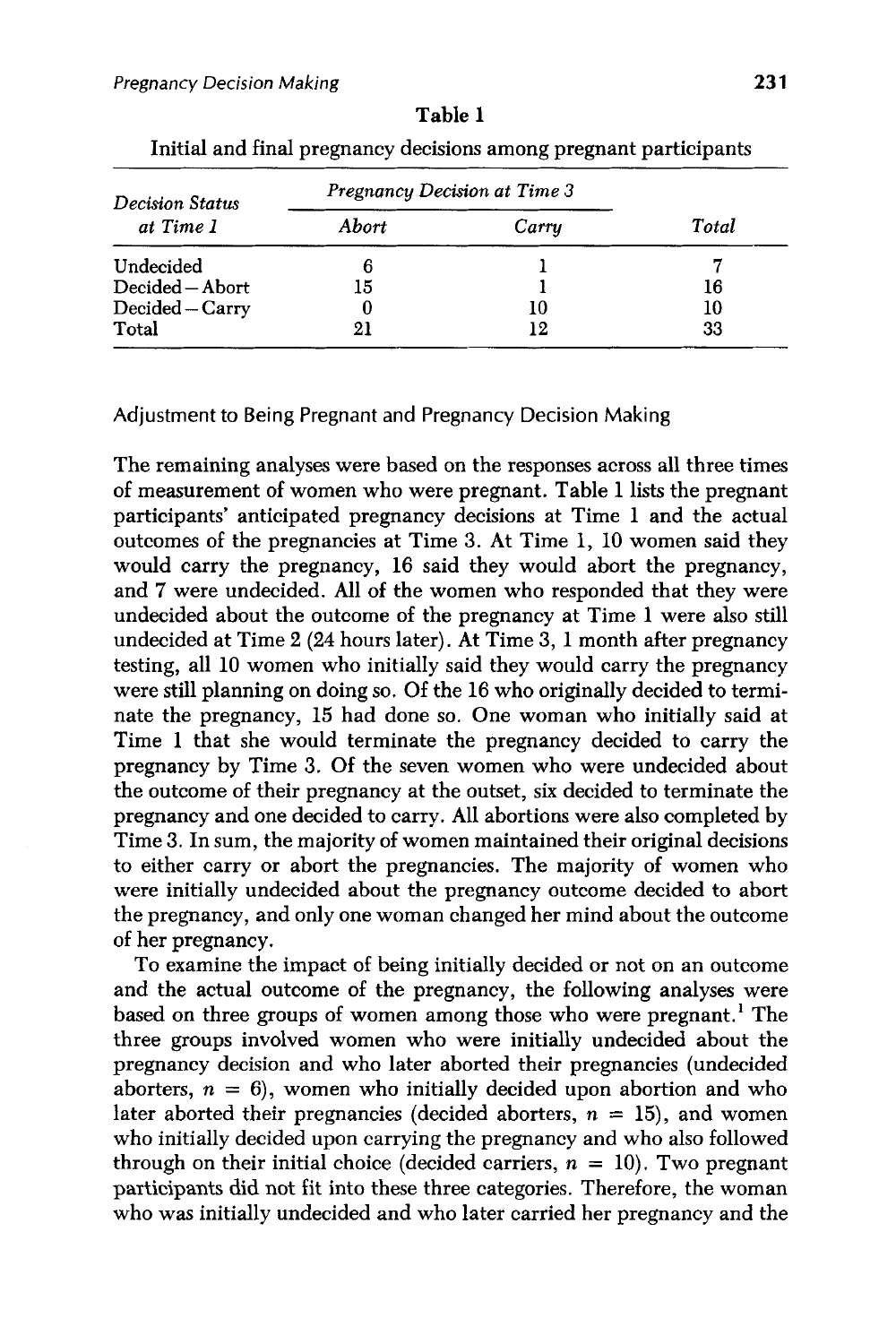#### Table **2**

|                                      | Time of Measurement |              |              |              |  |
|--------------------------------------|---------------------|--------------|--------------|--------------|--|
|                                      |                     | Time 2       |              | Time 3       |  |
| Group Status                         | М                   | SD           | м            | SD           |  |
| Undecided aborter<br>Decided aborter | 4.08<br>2.61        | 1.11<br>1.52 | 3.50<br>2.12 | 1.41<br>1.24 |  |
| Decided carrier                      | 1.55                | 0.73         | 1.25         | 0.64         |  |

Decision-making stress **as** a function of group status and time of measurement

*Note:*  $1 = \text{not at all; } 5 = \text{extremely stressful.}$ 

woman who initially decided upon abortion and who later carried the pregnancy were not included in the subsequent analyses because of insufficient cell sizes.

Stress over deciding the outcome of a pregnancy. Differences in the stress of deciding the outcome of a pregnancy **as** a function of group status were analyzed using a 3 (group status: undecided aborter, decided aborter, or decided carrier)  $\times$  2 (time of measurement: Time 2 and Time 3) mixed analysis of variance (ANOVA) with a repeated measure on the second variable. Table 2 lists the means and standard deviations for decision-making stress. As expected, there was an effect of group status,  $F(2, 1)$  $27$ ) = 8.91,  $p < .001$ . A Scheffé post hoc test indicated that, overall, the undecided aborters experienced significantly more decision-making stress than the decided carriers,  $p < .05$ . Decisional stress among decided aborters fell between that of the undecided aborters and the decided carriers; however, it did not differ statistically from either group. There was also an effect of time of measurement such that there was a decrease in decision-making stress from Time 2 to Time 3 across participants,  $F(1, 27) =$  $7.91, p < .01.$ 

Separate analyses were conducted for positive and negative affective responses to pregnancy and pregnancy decision making. Separate analyses were conducted because prior abortion research demonstrated that the two constructs are distinct because women may simultaneously hold both positive and negative feelings in response to abortion (Adler, 1975). *Emotional adjustment.* 

Differences in negative affect over time **as** a function of group status were examined by performing a 3 (group status: undecided aborter, decided aborter, or decided carrier)  $\times$  3 (time of measurement: Time 1, Time 2, and Time 3) mixed ANOVA with a repeated measure on the second factor. Table 3 lists the mean ratings for negative and positive affect across time by group status. As depicted in Figure 1, the analysis on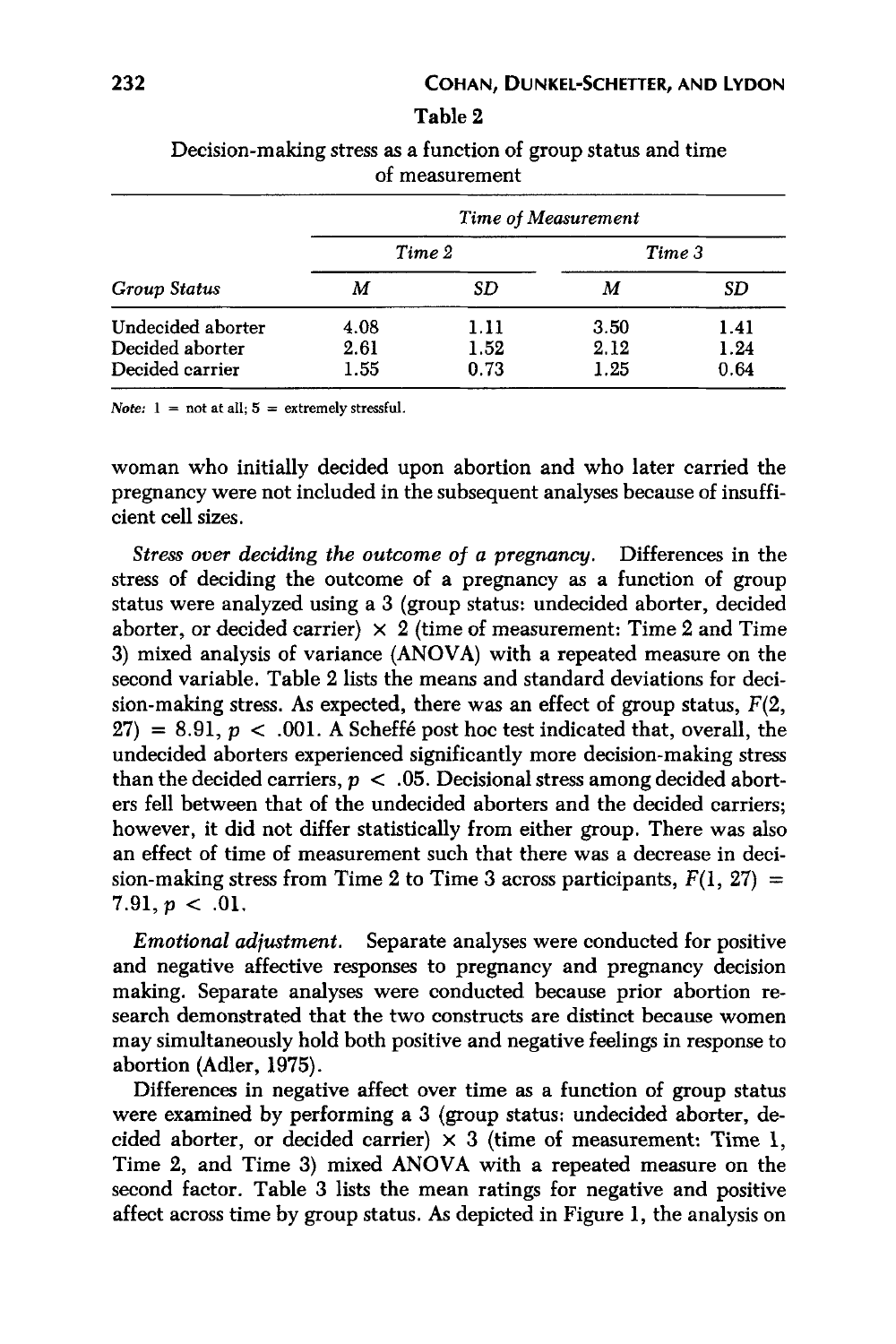| and time of measurement |                     |      |        |           |        |      |  |  |  |
|-------------------------|---------------------|------|--------|-----------|--------|------|--|--|--|
| <b>Group Status</b>     | Time of Measurement |      |        |           |        |      |  |  |  |
|                         | Time 1              |      | Time 2 |           | Time 3 |      |  |  |  |
|                         | М                   | SD   | M      | <b>SD</b> | М      | SD   |  |  |  |
| Undecided aborter       |                     |      |        |           |        |      |  |  |  |
| Negative affect         | 2.89                | 0.74 | 3.26   | 0.49      | 2.03   | 1.07 |  |  |  |
| Positive affect         | 1.67                | 0.89 | 1.63   | 0.65      | 2.75   | 1.50 |  |  |  |
| Decided aborter         |                     |      |        |           |        |      |  |  |  |
| Negative affect         | 2.80                | 0.94 | 2.62   | 0.78      | 1.73   | 0.55 |  |  |  |
| Positive affect         | 1.27                | 0.40 | 1.23   | 0.36      | 3.32   | 1.02 |  |  |  |
| Decided carrier         |                     |      |        |           |        |      |  |  |  |
| Negative affect         | 1.84                | 0.57 | 1.75   | 0.46      | 1.87   | 0.50 |  |  |  |
| Positive affect         | 3.50                | 0.86 | 3.60   | 1.19      | 3.70   | 1.25 |  |  |  |

Negative and positive affect **as** a function of group status

Table **3** 

**Note: 1** = **not at all; 5** = **extremely for shortened version of the Affects Balance Scale (Derogatis, 1975).** 

negative affect yielded a Group Status **x** Time of Measurement interaction,  $F(4, 52) = 5.64$ ,  $p < .001$ . Scheffé post hoc analyses were used to compare the three groups at each of the three times of measurement. At Time 1, the undecided aborters reported significantly more negative affect,  $p < .05$ , and the decided aborters reported marginally more negative affect,  $p < .07$ , than did the decided carriers. The two abortion groups did not differ in negative affect. Similarly, at Time **2,** negative



**FIGURE** 1. Negative affect as a function of pregnancy status and time of measurement.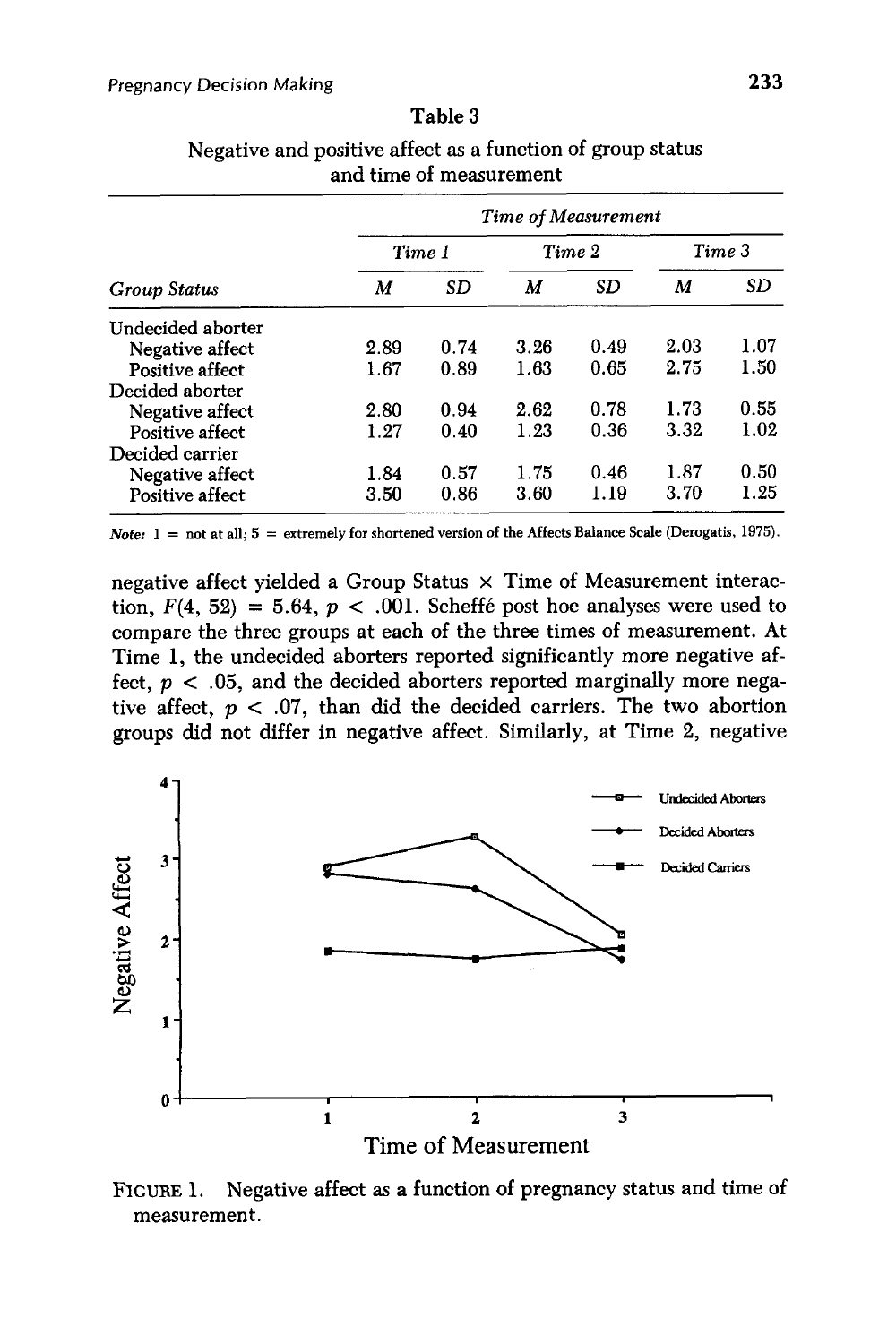

FIGURE 2. Positive affect as a function of pregnancy status and time of measurement.

affect among undecided aborters and decided aborters did not differ and was greater than that among the decided carriers, *ps* < *.05.* At Time **3,**  none of the groups differed on negative affect. Tukey post hoc tests examined negative affect within groups across time. Negative affect in the undecided aborter group increased from Time 1 to Time 2,  $p < .05$ , but did not increase for the decided aborter group. Both abortion groups experienced significant decreases in negative affect between Times **2** and **3,** *ps* < *.05.* There was no change in negative affect scores across time for the decided carriers.

Differences in positive affect over time **as** a function of group status (Figure **2)** were examined using analyses identical to those for negative affect. The pattern of results for positive affect paralleled that for negative affect. The repeated-measures ANOVA on positive affect indicated a Group Status  $\times$  Time of Measurement interaction,  $F(4, 54) = 7.53$ , *p* < .001. Again, Scheff6 post hoc analyses compared all pairs of means at each of the times of measurement. At both Times 1 and 2, the decided carriers reported significantly more positive affect than did both abortion groups, *ps* < *.05,* who did not differ from each other. At Time **3,** none of the groups differed on positive affect. Tukey post hoc tests were used to examine positive affect within each of the three groups over time. For both the decided aborters and undecided aborters, positive affect did not change from Time **1** to Time 2 but increased from Time 2 to Time **3,** *ps*  < *.05.* Similar to negative affect, positive affect among decided carriers did not change significantly over the three times of measurement.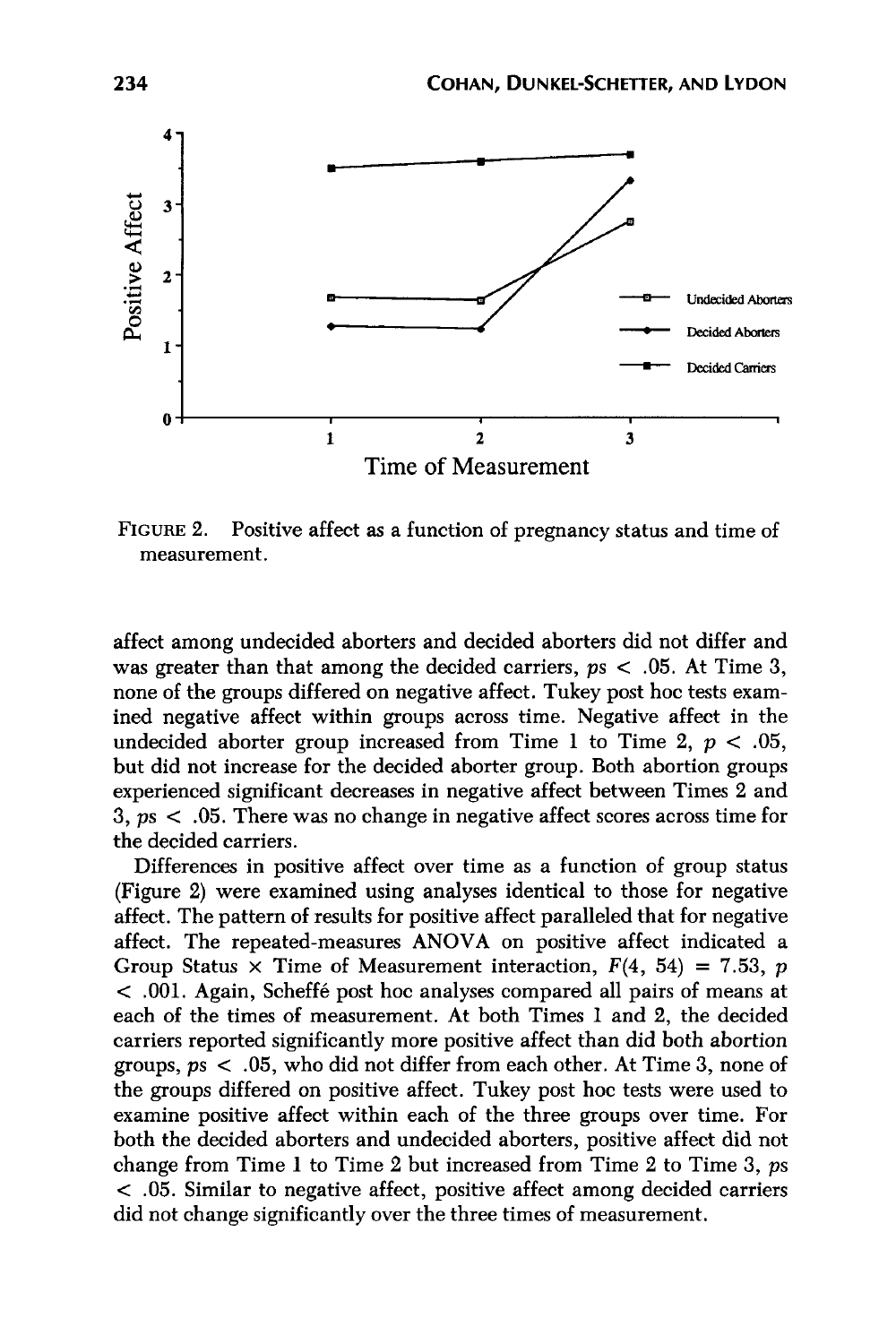Satisfaction with one's decision. Overall, all women were satisfied with their decision to either carry or abort a pregnancy. The mean values for decisional satisfaction indicated that women who aborted their pregnancies were quite satisfied, whereas women who carried were extremely satisfied. **A** one-way **ANOVA** measuring decision satisfaction at Time **3**  revealed an effect of group status (undecided aborter, decided aborter, decided carrier),  $F(2, 28) = 3.84$ ,  $p < .05$ . A Scheffé post hoc test revealed that women who were committed to carrying their pregnancies *(M*   $= 4.90$ ,  $SD = 0.32$ ) were marginally more satisfied with their decision 1 month after a positive pregnancy test than both the decided aborters *(M*   $= 3.87, SD = 1.36$ ,  $p < .09$ , and the undecided aborters  $(M = 3.50,$  $SD = 1.22$ ,  $p < .07$ . Decisional satisfaction did not differ between the two abortion groups.

Social Support Sought at Time 2

**A** one-way **ANOVA** measuring the degree of social support sought regarding the pregnancy revealed no effect of group status,  $F(2, 27) = 0.74$ , n.s. Mean levels indicated that the undecided aborters *(M* = **1.36, SD**   $= 0.22$ , decided aborters  $(M = 1.14, SD = 0.86)$ , and decided carriers  $(M = 1.56, SD = 0.94)$  sought some social support regarding being pregnant during the six days prior to and the day following a positive pregnancy test.

#### **DISCUSSION**

This study examined women's adjustment to pregnancy decision making over a 4-week period beginning immediately prior to pregnancy testing. Results indicated that for the majority of pregnant and nonpregnant women in our sample, the initiation and completion of pregnancy decision making occurred prior to having a pregnancy test and learning of a pregnancy. The majority who were initially decided felt very certain of their decision. Women also felt that it was important to be able to make a choice about their pregnancy.

The women who were pregnant demonstrated a high degree of behavioral commitment to their decision; all women, except one, carried out their decisions as originally stated to either abort or carry a pregnancy. However, some of the women who chose to carry their pregnancies might have changed their decision after the completion of the study.

Reactions and adjustment to pregnancy decision making were examined among the pregnant participants **as** a function of whether or not a woman had made a pregnancy decision prior to pregnancy testing and of which decision was carried out. Three groups of women were compared, including women who were initially undecided about the outcome of the preg-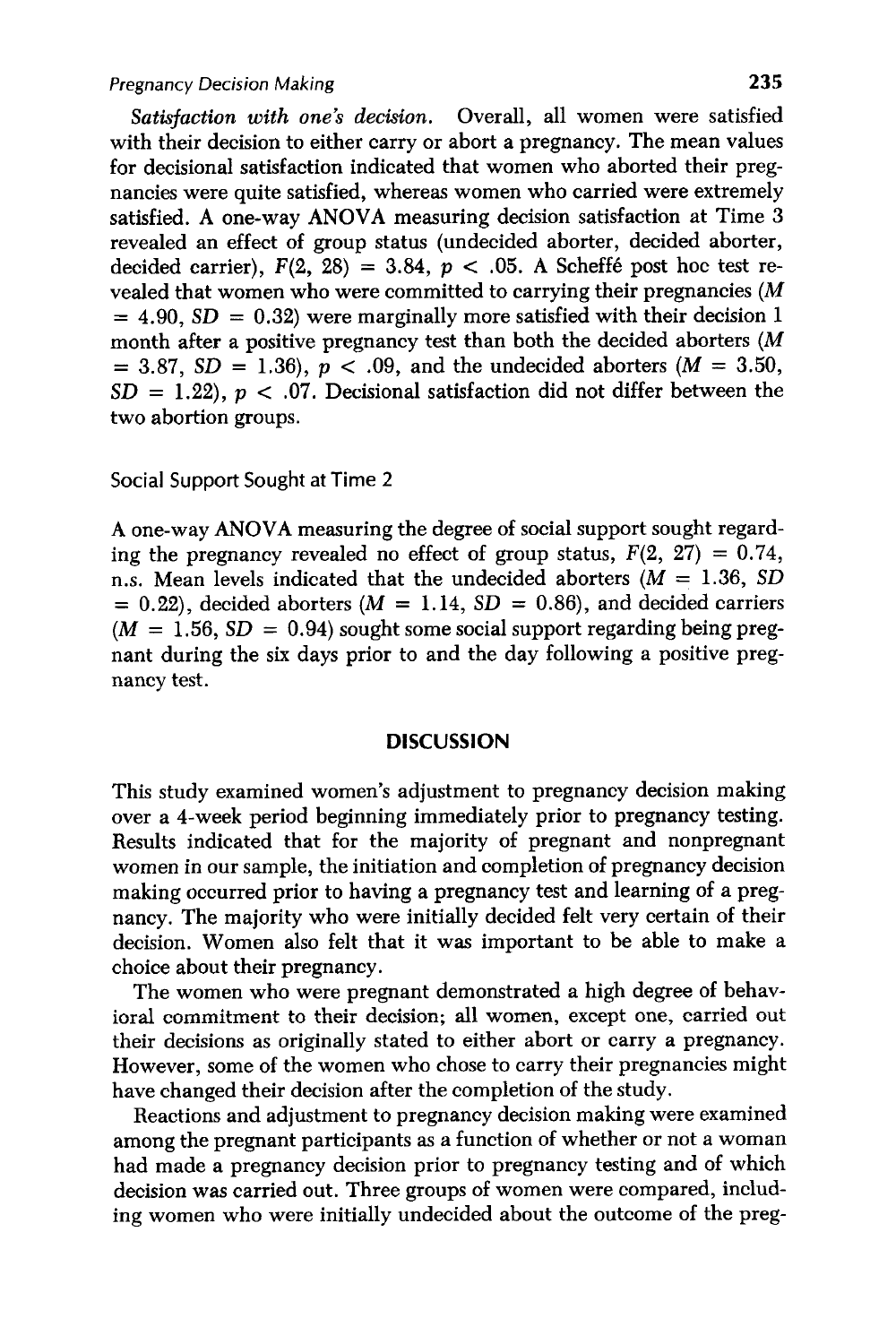nancy and who later aborted, women who were initially decided upon abortion and did so, and women who were initially decided upon carrying and did so. The undecided aborters experienced more decisional stress than the decided carriers. All three groups of women expressed satisfaction with their decisions, and the decided carriers experienced even more satisfaction with their decision than did both abortion groups.

The findings regarding emotional adjustment to abortion replicated those of previous research (e.g., for a review see Adler et al., 1992) and supported our prediction that women who aborted a pregnancy would differ initially on affect from women who carried their pregnancies but that those differences would disappear over time. The women who aborted their pregnancies experienced more negative affect and less positive affect at the time of pregnancy testing and shortly after receiving the test results as compared with the women carrying their pregnancies. However, by **1** month after a positive pregnancy test, these differences abated. Women who aborted reported less negative affect and more positive affect than they reported earlier. Consequently, their reported levels of negative and positive affect were no longer reliably different than those carrying their pregnancies. This result is important because it suggests that abortion is a relatively brief stressor relatively soon after which women return to a state of affect comparable to women not experiencing abortion.

Contrary to our prediction, there were no differences among the three groups in the amount of social support sought for a possible pregnancy during the week prior to the pregnancy test and including the day following confirmation of a positive test result. One possible explanation for this result is that women may seek the most support for a pregnancy more than **1** day after it is confirmed or more than **1** week prior to pregnancy testing. In that case, the time window used to evaluate the use of social support may have been too limited to capture differences in the seeking of social support.

In conclusion, overall, there was only scant evidence that anticipatory coping, in the form of making a pregnancy decision prior to confirming a pregnancy, influences reactions and adjustment to abortion. The undecided aborters experienced an increase in negative affect after learning of a positive pregnancy test in contrast to the decided aborters and decided carriers who did not experience such an increase. However, on none of the dependent measures did the two abortion groups differ. The two abortion groups did differ, however, from the decided carriers on measures of decision satisfaction and positive and negative affect. However, the relative impact of initial decision status and final decision on decision-making stress was ambiguous because the undecided aborters differed from the decided carriers but the decided aborters did not differ from those two groups. Overall, abortion of a pregnancy appears to be a stronger predictor of women's adjustment to pregnancy decision making than is mak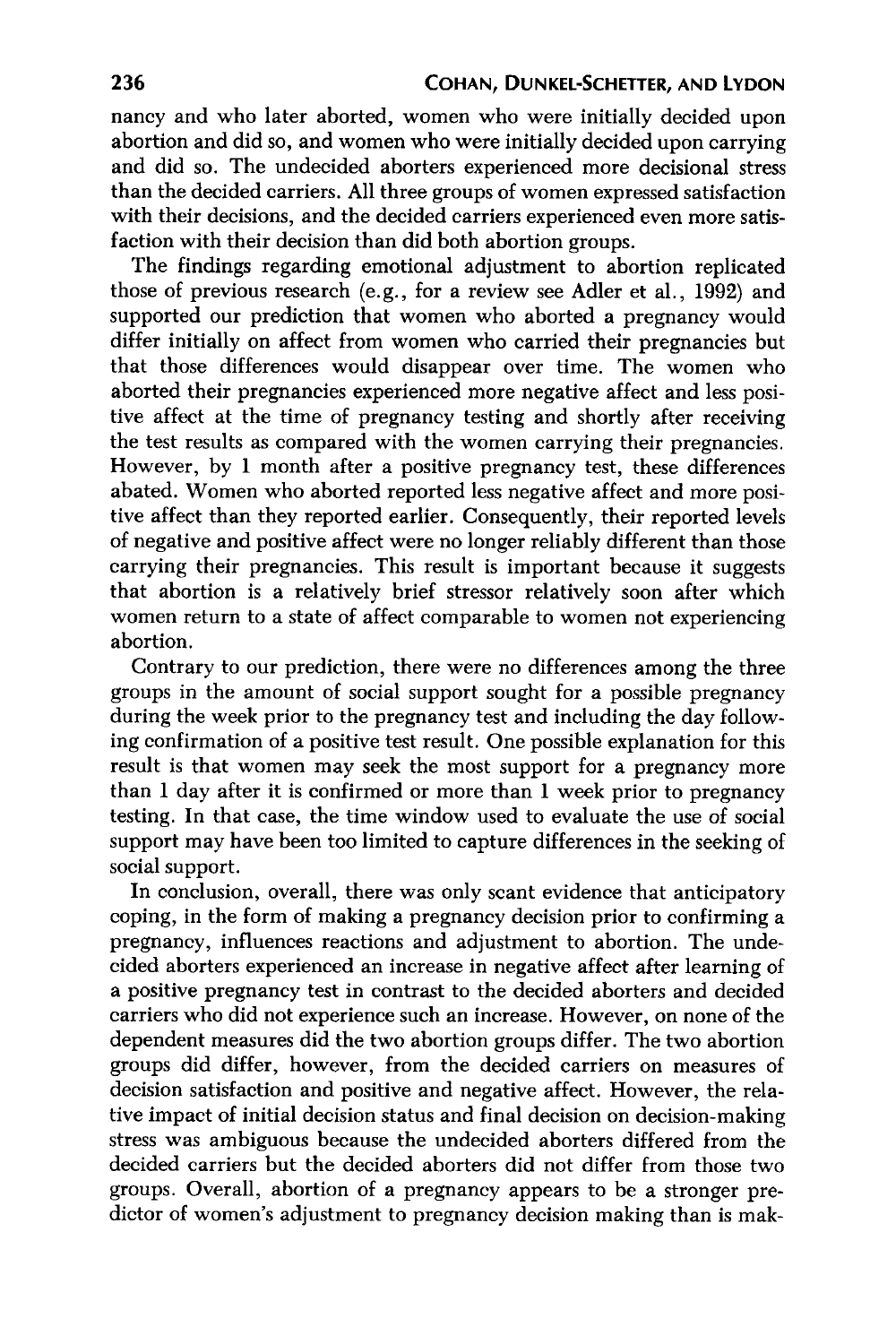ing a decision prior to confirming a pregnancy. In the case of abortion, making a pregnancy decision prior to actual knowledge of a pregnancy may be a weak form of anticipatory coping. Making a decision before pregnancy testing contributed a little to adjustment before an abortion and to no measurable degree afterwards. Thus, women appear resilient in adjusting to pregnancy decision making, and adjustment is not greatly dependent on initial decision status. Women who are initially undecided probably draw on other personal resources to aid their adjustment to pregnancy decision making.

Our test of anticipatory coping was limited, however, by the small number of women who indicated that they were initially undecided about the outcome of the pregnancy. Differences in reactions and adjustment to pregnancy decision making may emerge with greater numbers of women who are initially undecided. Further, the definition of anticipatory coping **as** having made a pregnancy decision prior to pregnancy testing may not have been adequate. Anticipatory coping may influence adjustment when it involves the mental rehearsal of cognitive, emotional, and behavioral responses to a stressor. Making a pregnancy decision prior to confirmation of a pregnancy test may not involve very elaborate contemplation of coping strategies and, therefore, may not be a sufficient measure of anticipatory coping.

Another possible limitation of the study is that because of the necessary use of a volunteer sample, the women who agreed to participate may have been less distressed about a possible pregnancy than those who declined. Unfortunately, we could not test this possible difference. However, our results were congruent with past research. Further, this study did not capture the entire pregnancy decision-making process, given that the majority of women had made their decisions prior to enrollment in the study. For many women, a pregnancy decision probably is made long before there is any question of a possible pregnancy. Therefore, to more fully understand the pregnancy decision-making process, future research should involve sexually active women of child-bearing age who are not pregnant and they should be questioned about their decision in the event of a pregnancy.

Making and carrying out the decision to have an abortion in the case of an unwanted pregnancy can be acutely distressing. Our study demonstrated that women's reactions and adjustment to making and carrying out a pregnancy decision, as measured by decision-making stress, negative and positive affect, and decision satisfaction, were related most strongly to the actual resolution of the pregnancy and the passage of time and to a lesser degree to whether women were initially decided or not about the pregnancy outcome at the time of testing. Making the decision to abort a pregnancy prior to definite knowledge of a pregnancy may ameliorate some of the distress of carrying out that plan after learning of a pregnancy. Because the majority of women decided upon the outcome of the preg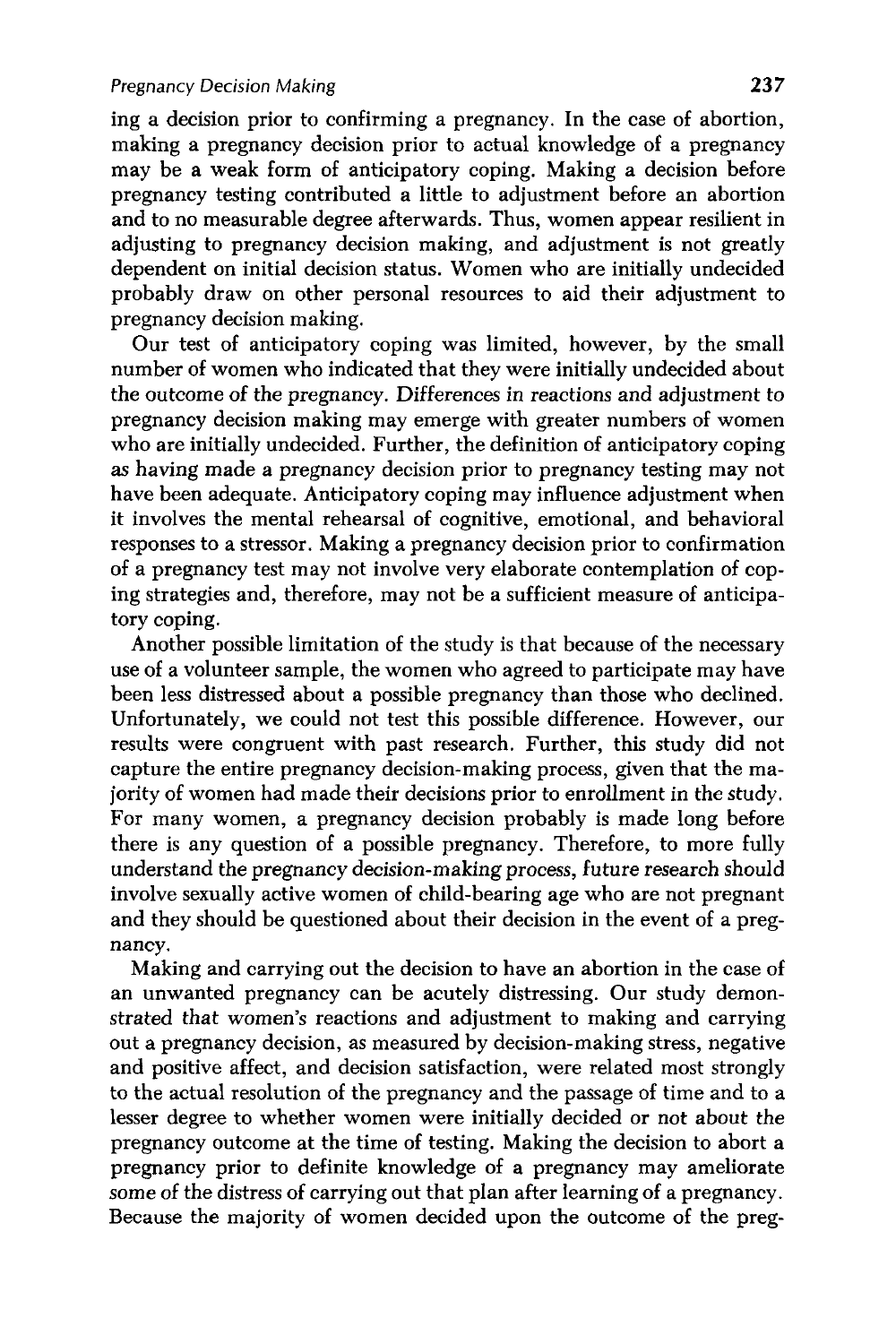nancy even before being certain that they were pregnant, women may need support more for carrying out their decision to abort **a** pregnancy than for making the decision. Nonetheless, some women may need support **in** deciding whether to terminate a pregnancy. Overall, abortion appears to be a short-term stressor not unlike other minor surgeries or acute events in general. The women in our sample adjusted well to their pregnancy decision regardless of being initially decided or not and regardless of the eventual outcome of their decision.

*First draft received:* **9/10/92**  *Final draft received:* **2/2/93** 

#### **NOTE**

**1.** Demographic features of the women measured at Time **1** were examined **as** predictors of the four outcome variables at Time 3, including negative affect, positive affect, pregnancy decision-making stress, and satisfaction with the decision, using correlations and analysis of variance. There were no significant relationships between age (median  $r = .07$ ), education (median  $r = -.08$ ), number of children (median  $r = -.08$ ), work status (all  $Fs <$ 1.0), and marital status (all  $Fs < 0.6$ ) and the four outcome variables. Therefore, these variables were not controlled in subsequent analyses.

#### **REFERENCES**

- Adler, N. E. **(1975).** Emotional responses of women following therapeutic abortion. *American Journal of Orthopsychiaty, 45,* **446-454.**
- Adler, **N.** E., David, H. P., Major, B. N., Roth, S. H., Russo, N. F., &Wyatt, G. E. **(1990).**  Psychological responses after abortion. *Science,* **248,41-44.**
- Adler, **N.** E., David, H. P., Major, B. N., Roth, S. H., Russo, N. F., &Wyatt, G. E. **(1992).**  Psychological factors in abortion. *American Psychologist, 47,* **1194-1204.**
- Bracken, M. B., Klerman, L. V., & Bracken, M. (1978). Abortion, adoption, or motherhood: An empirical study of decision-making during pregnancy. *American Journal* of *Obstetrics and Gynecology,* **130,251-262.**
- Carver, C. **S.,** Scheier, M. F., & Weintraub, J. K. **(1989).** Assessing coping strategies: A theoretically based approach. *Journal* of *Personality and Social Psychology, 56,* **267- 283.**
- Dagg, P. K. B. **(1991).** The psychological sequelae of therapeutic abortion-Denied and completed. *American Journal* of *Psychiatry,* **148,578-585.**
- Derogatis, **R. L. (1975).** *Affects balance scale.* Baltimore, MD: Clinical Psychometrics Research.
- Faria, *C.,* Barrett, E., & Goodman, L. M. **(1985).** Women and abortion: Attitudes, social networks, decision-making. *Social* Work *in Health Care,* **11,85-99.**
- Folkman, S., & Lazarus, R. S. **(1985).** If it changes it must be a process: Study of emotion and coping during three stages of a college examination. *Journal* of *Personality and Social Psychology,* **48, 150-170.**
- Forrest, J. D. **(1987).** Unintended pregnancy among American women. *Family Planning Perspectiues,* **19, 76-77.**
- Henshaw, **S.** K., Koonin, L. M., & Smith, J. C. **(1991).** Characteristics of U.S. women having abortions, **1987.** *Family Planning Perspectives,* **23, 75-81.**
- Jones, **E.** F., Forrest, J. D., Henshaw, S. K., Silverman, J., & Torres, A. **(1988).** Unintended